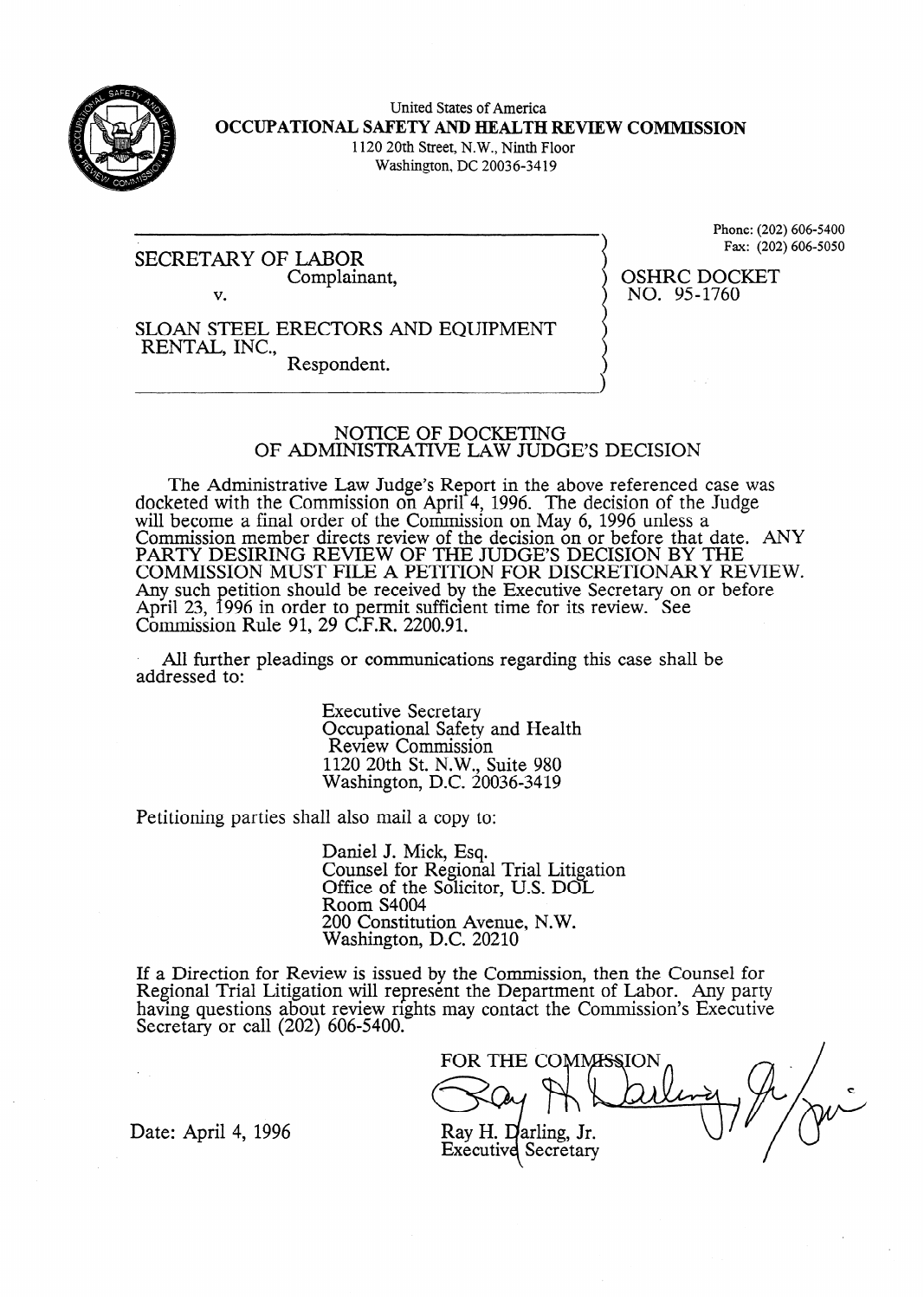## DOCKET NO. 95-1760

# NOTICE IS GIVEN TO THE FOLLOWING:

Patricia Rodenhausen, Esq. Regional Solicitor Office of the Solicitor, U.S. DOL 201 Varick, Room 707 New York, NY 10014

Susan Hanley, Presiden Sloan Steel B Rental, Inc. rectors and Equipmen 8080 Cole Road Colden, NY 14033

Irving Sommer Chief Administrative Law Judge Occupational Safety and Health Review Commission One Lafayette Centre 1120 20th St. N.W., Suite 990 Washington, DC 20036 3419

00114088867 : 02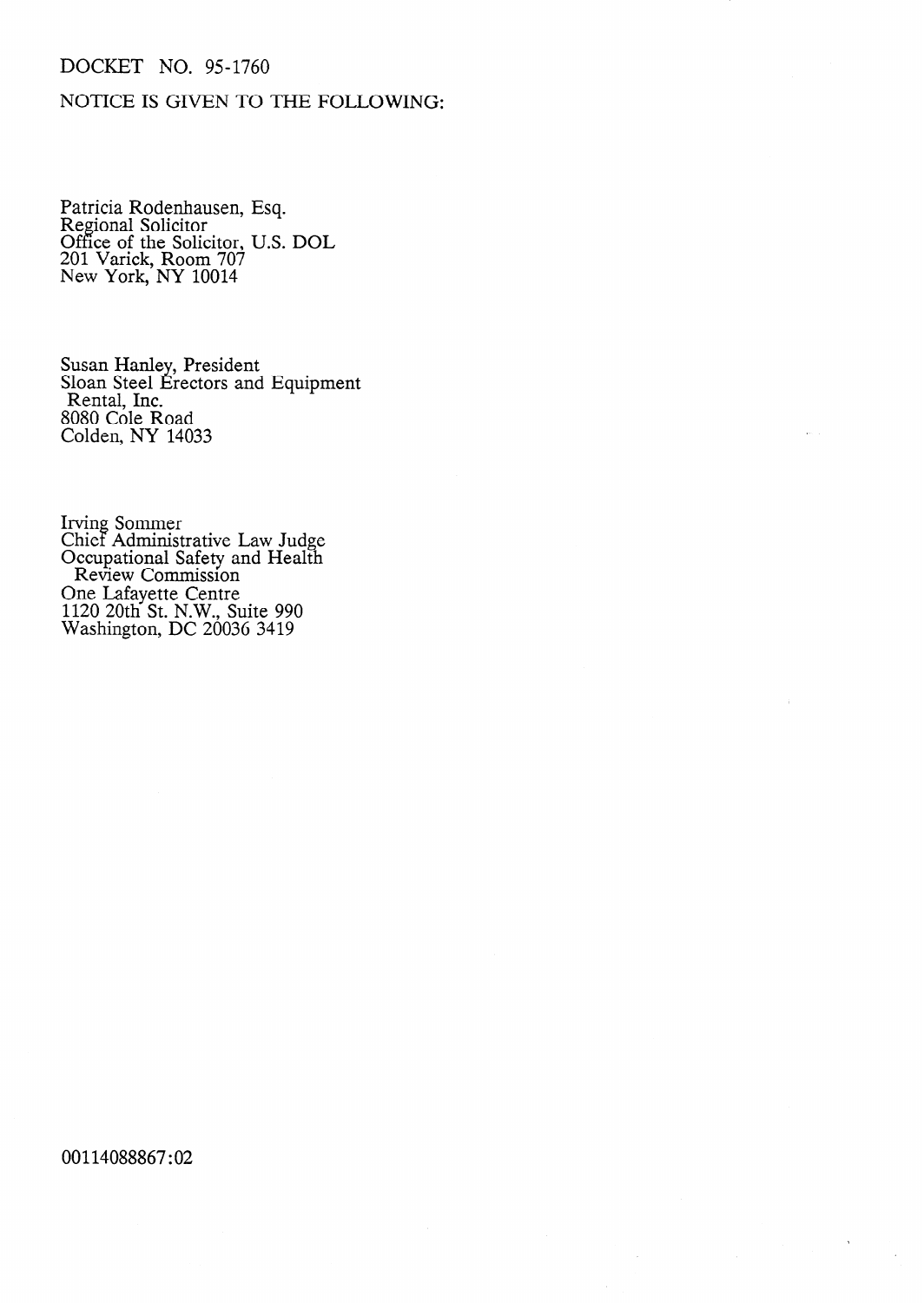## UNITED STATES OF AMERICA OCCUPATIONAL SAFETY AND HEALTH REVIEW COMMISSION

.

.

**.** 

### SECRETARY OF LABOR,

Complainant, .

**V.**  SLOAN STEEL ERECTORS AND EQUIPMENT RENTAL, INC.,

Docket No. 95-1760

Respondent. .

### DECISION AND ORDER

.

This is a proceeding under section 10(c) of the Occupational Safety and Health Act of 1970,29 U.S.C. sec. 651=678(the Act), to determine whether Respondent, Sloan Steel Erectors and Equipment Rental, Inc. filed a timely notice of contest of the citation and penalty proposed by the Secretary for alleged violation of the Act.

### BACKGROUND

The citation setting forth the alleged violations and the accompanying notification of proposed penalty was issued by certified mail on September 25, 1995, and received by the Respondent on September 26, 1995. Pursuant to section 10(a) of the Act, 29 U.S.C. sec. 659(a), Respondent was required to notify the Secretary of any intent to contest the citation within 15 working days of receipt of the citation and notification of proposed penalty, or October 18, 1995. In the absence of a timely contest, the citation and proposed penalty would be deemed a final judgment of the Commission by operation of law. On October 3, 1995, the Secretary asserts that the parties had an informal conference and agreed to settle the matter. The Secretary notes that on October 3, 1995, a letter enclosing the informal settlement agreement was sent to the Respondent and received on October 12, 1995 advising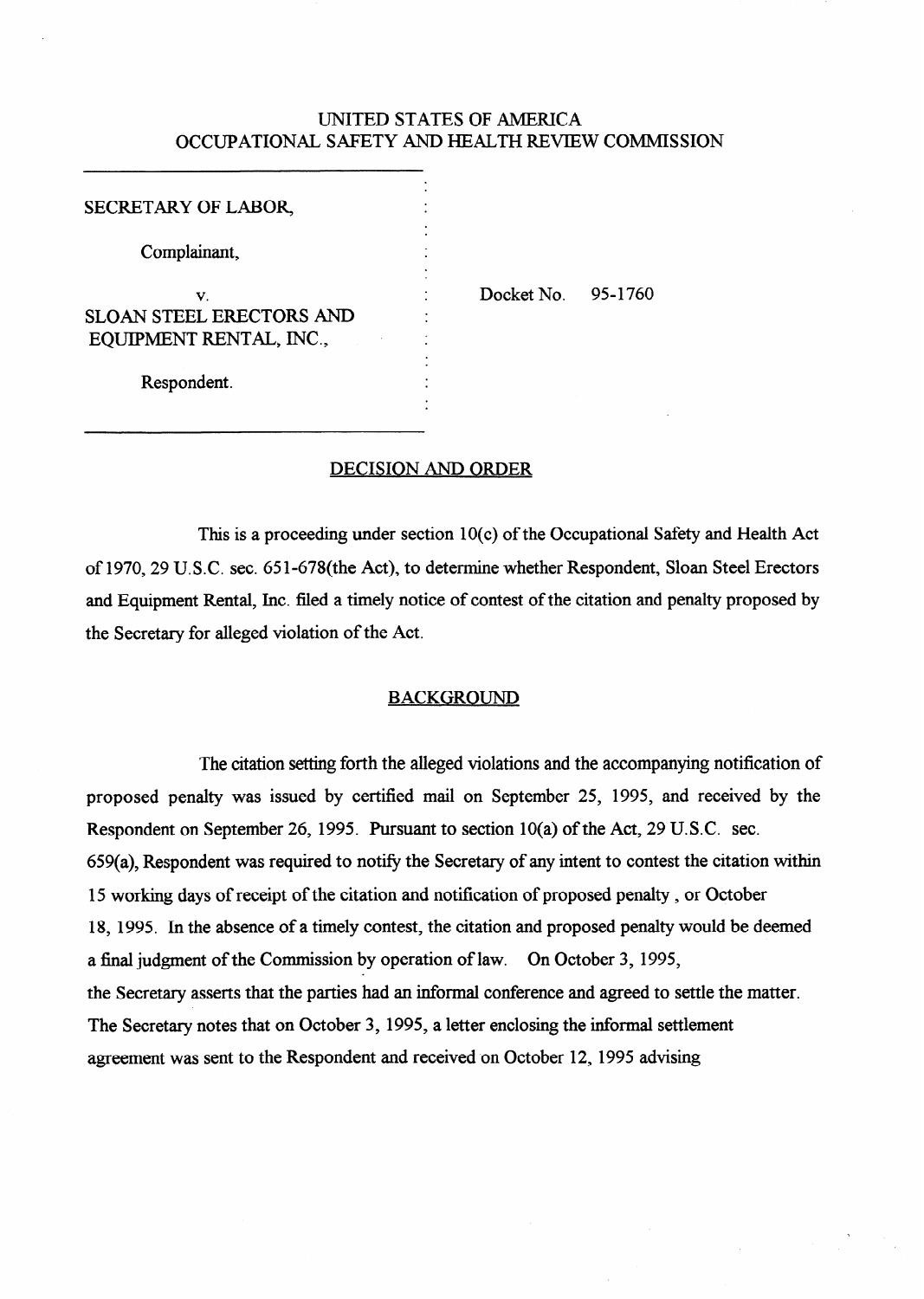Respondent to sign the enclosed settlement on or before October 18, 1995, the final day of the notice of contest period. However, Respondent did not sign the settlement agreement and return it to OSHA nor file a timely notice of contest on or before October 18, 1995, but rather filed a late notice of contest dated November 9, 1995, with the Buffalo OSHA Area Office. On<br>December 14, 1995, the Secretary filed a motion to dismiss Respondent's late December 14, 1995, the Secretary filed a motion to dismiss Respondent's late notice of contest. The Respondent filed no opposition to the Secretary's motion

### **DISCUSSION**

The record in this case clearly reflects that the Respondent did not file a notice of contest within the time period required under Section  $10(a)$  of the Act. The issue before the undersigned is whether the untimely notice of contest may be accepted in this matter. An otherwise untimely notice of contest may be accepted where the delay in filing was caused by deception on the part of the Secretary or by the failure of the Secretary to follow proper procedures. Atlantic Marine v. OSAHRC and Dunlop, 524 F2d 476 (5th Cir., 1975). In this matter there is no evidence or even assertion of deception or improper procedures by the Secretary.

An employer may be entitled to relief under Federal Rule of Civil Procedure  $60(b)(1)$  if it demonstrates that the Commission's final order was entered as a result of "mistake, inadvertence, surprise, or excusable neglect" or under Rule 60(b)(6) for such mitigating circumstances as absence, illness, or a disability which prevents the party from protecting its interests. Secretary of Labor v. Branciforte Builders, Inc., 9 BNA OSHC 2113 (No. 80-1920, 1981). Respondent has made no assertions that any of these defenses apply in this matter.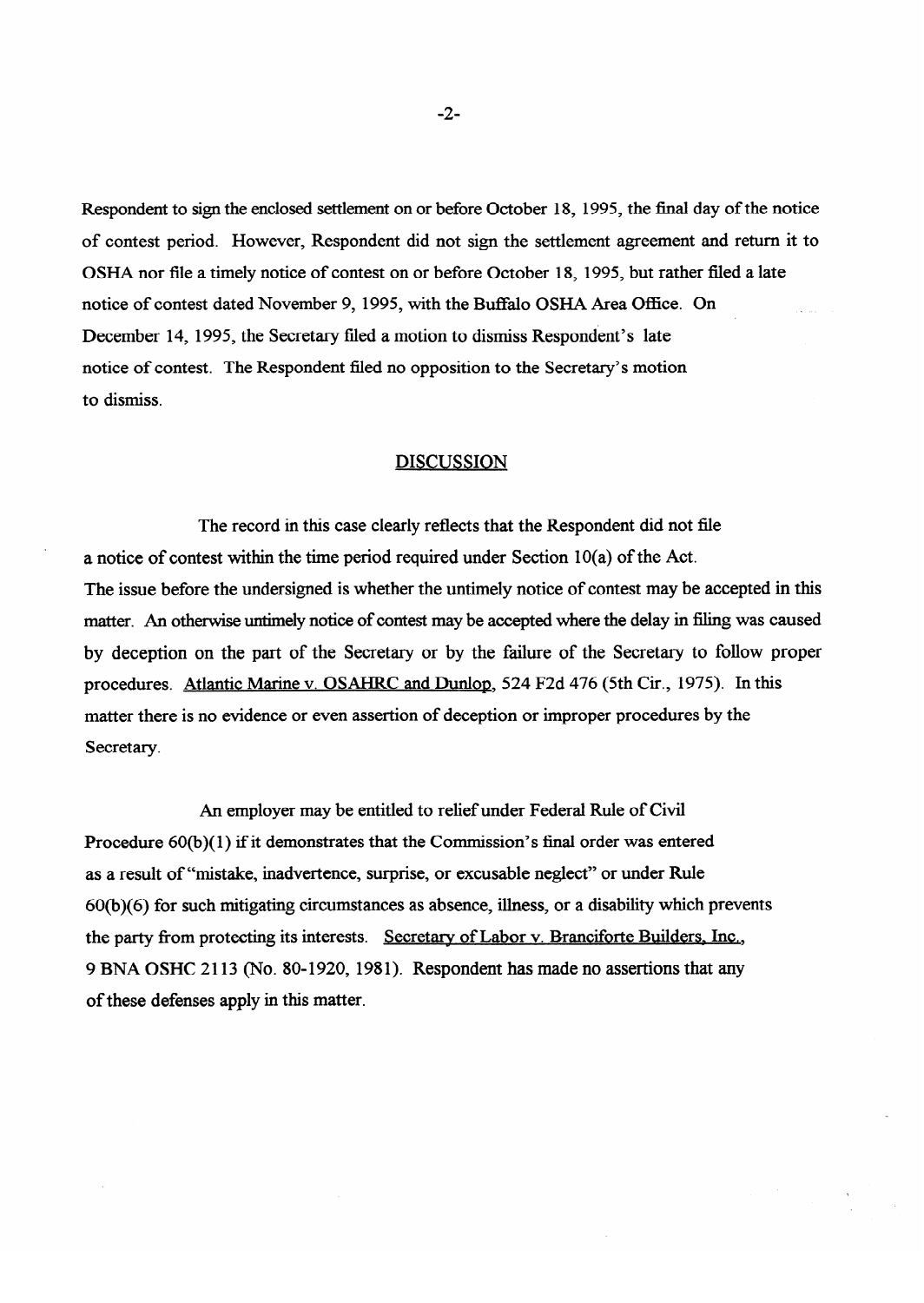Further, the citation sent to Respondent clearly notified Respondent that: Unless you inform the Area Director in writing that you intend to contest the citation(s) and/or proposed penalty(ies) within 15 working davs after receipt, the citation(s) and the proposed penalty(ies) will become a final order of the Occupational Safety and Health Review Commission and may not be reviewed by any court or agency.

The record fully demonstrates that the Respondent did not file a notice of contest<br>within the time period required under section 10(a) of the Act. Respondent's failure to file a timely notice of contest was due solely to its own neglect and negligence in carrying out its business affairs. The citations Respondent received plainly advised it of the requirement to file a notice of contest within the prescribed time. In addition, Respondent has not provided any evidence that it is entitled to relief under Rule 60(b) of the Federal Rules of Civil Procedure.

### **FINDINGS OF FACT**

- Citations were issued to the Respondent on September 25, 1995.  $\mathbf{1}$ .
- $2.$ The citations were received by the Respondent on September 26, 1995.
- $3<sub>l</sub>$ The fifteen working day period during which the notice of contest was required to be filed ended no later than October 18, 1995.
- The Respondent did not file a notice of contest until November 9, 1995.  $\overline{4}$ .
- $5<sub>1</sub>$ The Respondent did not file a notice of contest within the fifteen working day period after receipt of the citations.
- 6. The late filing was solely due to the negligence of the Respondent in the disposition of the citations.